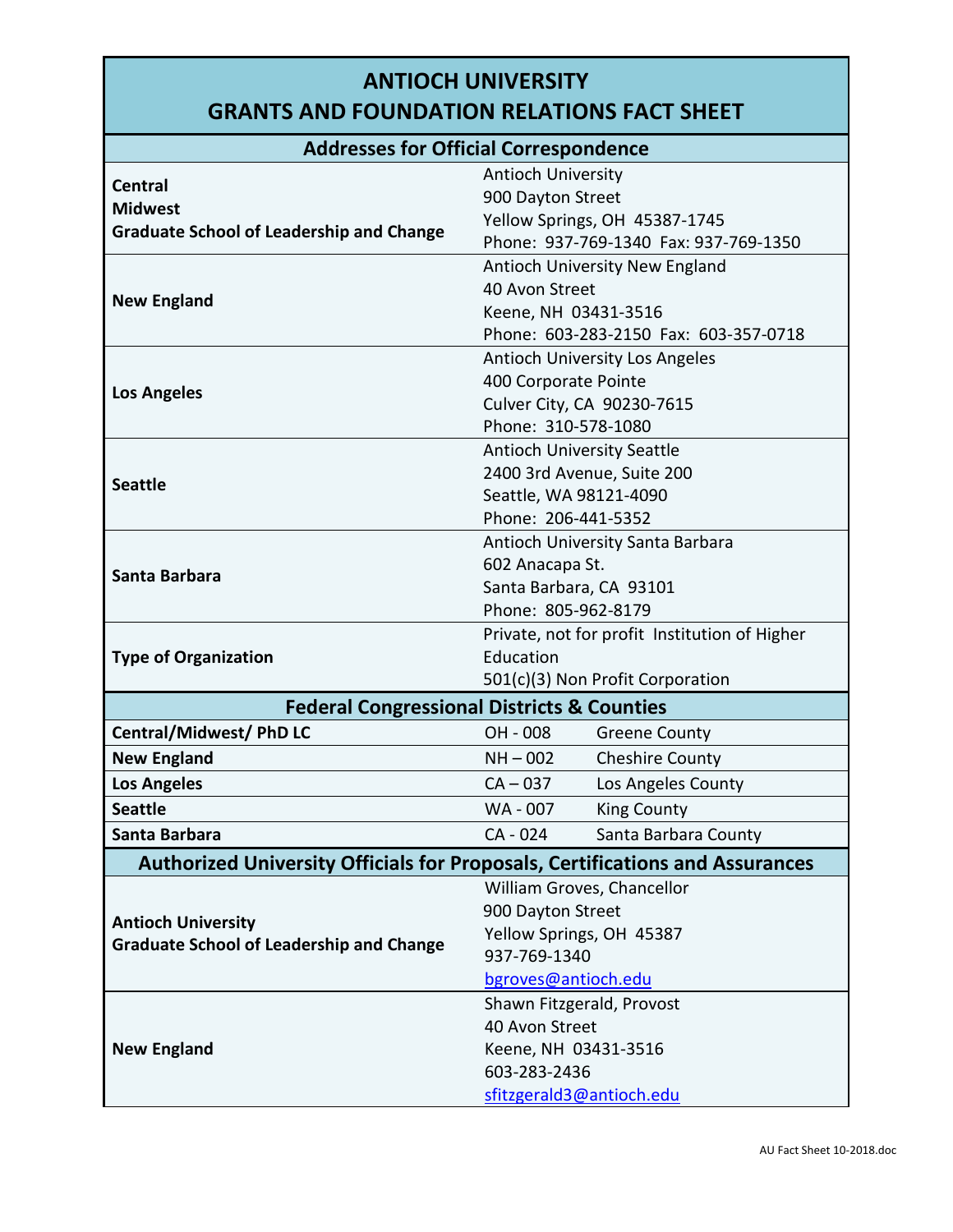|                                | Allan Gozum, CFO                      |  |
|--------------------------------|---------------------------------------|--|
|                                | 900 Dayton Street                     |  |
| <b>Midwest</b>                 | Yellow Springs, OH 45387              |  |
|                                | 937-769-1304                          |  |
|                                | agozum@antioch.edu                    |  |
| <b>Los Angeles</b>             | Mark Hower, Provost                   |  |
|                                | 400 Corporate Pointe                  |  |
|                                | Culver City, CA 90230                 |  |
|                                | 310-578-1080                          |  |
|                                | mhower@antioch.edu                    |  |
| <b>Seattle</b>                 | Benjamin Pryor, Provost               |  |
|                                | 2400 3rd Avenue, Suite 200            |  |
|                                | Seattle, WA 98121                     |  |
|                                | 206-441-5352                          |  |
|                                | bpryor@antioch.edu                    |  |
| Santa Barbara                  | Barbara Lipinski, Provost             |  |
|                                | 602 Anacapa St.                       |  |
|                                | Santa Barbara, CA 93101               |  |
|                                | 805-962-8179                          |  |
|                                | blipinski@antioch.edu                 |  |
| <b>Finance Office Contacts</b> |                                       |  |
|                                | Allan Gozum, CFO                      |  |
| <b>CFO</b>                     | 900 Dayton Street                     |  |
|                                | Yellow Springs, OH 45387              |  |
|                                | 937-769-1304                          |  |
|                                | agozum@antioch.edu                    |  |
|                                | Rebecca Kreill, Controller            |  |
|                                | 900 Dayton Street                     |  |
| <b>Controller</b>              | Yellow Springs, OH 45387              |  |
|                                | 937-769-1368                          |  |
|                                | rkreill@antioch.edu                   |  |
|                                | Matt Brunner, General Accounting Mgr. |  |
| <b>Accounting Manager</b>      | 900 Dayton Street                     |  |
|                                | Yellow Springs, OH 45387              |  |
|                                | 937-769-1325                          |  |
|                                | mbrunner1@antioch.edu                 |  |
|                                |                                       |  |
|                                |                                       |  |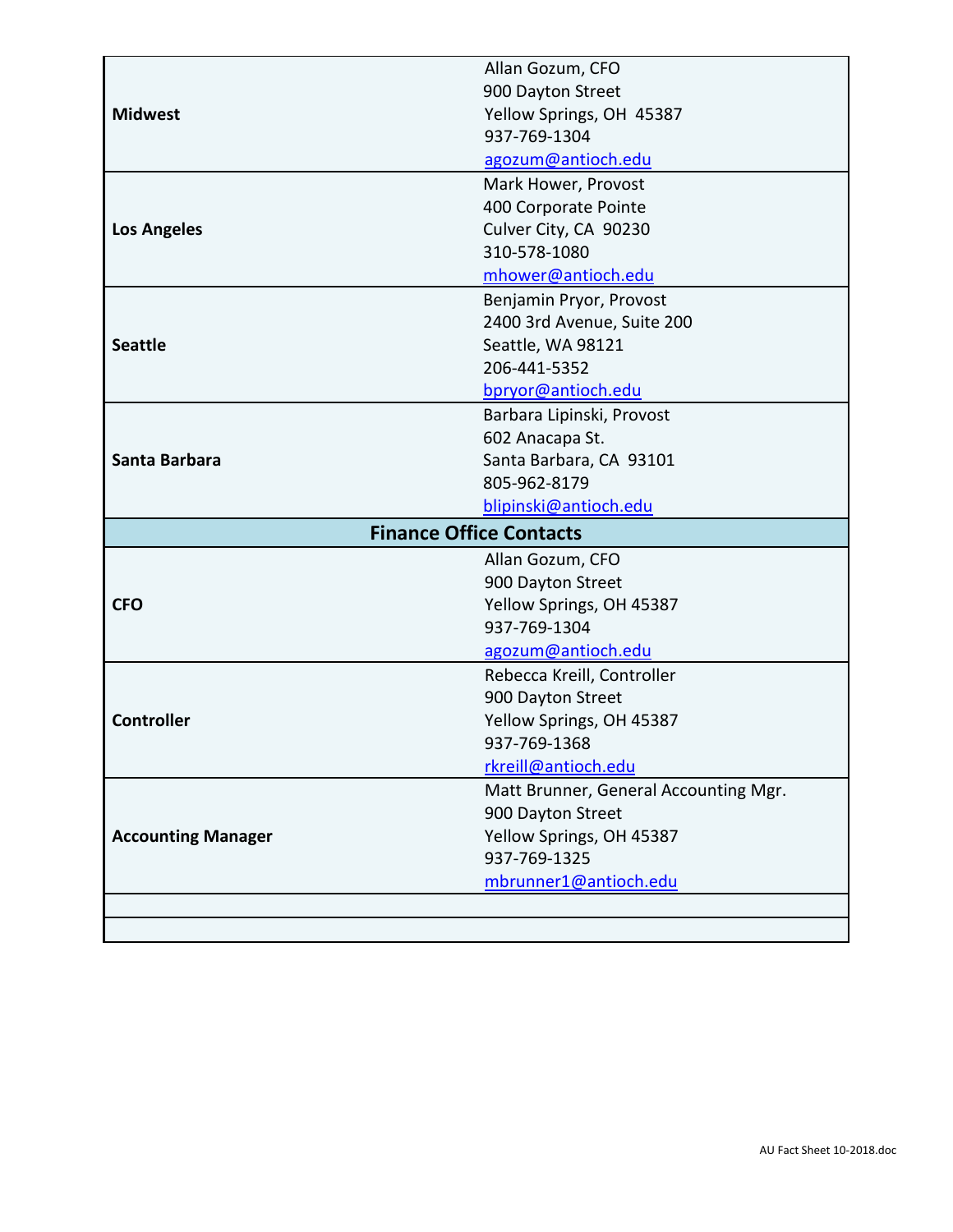| <b>Grants Office/Sponsored Research Contact</b>          |                                                |  |
|----------------------------------------------------------|------------------------------------------------|--|
| <b>Central</b>                                           |                                                |  |
| <b>Los Angeles</b>                                       | Lisa Farese, Director of Grants and Foundation |  |
| <b>Midwest</b>                                           | Relations                                      |  |
| Santa Barbara                                            | Phone: 603-283-2102                            |  |
| <b>Seattle</b>                                           | lfarese@antioch.edu                            |  |
| <b>Graduate School of Leadership and Change</b>          |                                                |  |
|                                                          | Don Woodhouse, Grants Office Director          |  |
| <b>New England</b>                                       | Phone: 603-283-2101                            |  |
|                                                          | dwoodhouse@antioch.edu                         |  |
| IRS Employer ID Number (EIN)                             | 31-0536640                                     |  |
| (Tax ID Number)                                          |                                                |  |
| <b>FWA</b>                                               | FWA00005527                                    |  |
| <b>Federal Wide Assurance Number</b>                     |                                                |  |
| <b>Facilities and Administrative (F&amp;A) Cost Rate</b> | 47%                                            |  |
| (Indirect Cost Rate)                                     | <b>Base: Modified Total Direct Costs</b>       |  |
| Indirect costs must be included in all budget            | Agreement Date: July 20, 2015                  |  |
| requests.                                                | Cognizant Agency: Department of Health and     |  |
|                                                          | Human Services (DHHS)                          |  |
| Mileage reimbursement rate for use of                    | \$0.545 per mile                               |  |
| personal vehicle (2018)                                  |                                                |  |
|                                                          | <b>DUNS Numbers</b>                            |  |
| <b>Antioch University &amp; PhD LC</b>                   | 041064825                                      |  |
| <b>Los Angeles</b>                                       | 835710013                                      |  |
| <b>Midwest</b>                                           | 825457307                                      |  |
| <b>New England</b>                                       | 041969544                                      |  |
| Santa Barbara                                            | 098375207                                      |  |
| <b>Seattle</b>                                           | 081926917                                      |  |
| <b>CAGE Codes</b>                                        |                                                |  |
| <b>Antioch University</b>                                | 3JCJ3                                          |  |
| <b>Los Angeles</b>                                       | 5LM69                                          |  |
| <b>Midwest</b>                                           | 3JCJ3                                          |  |
| <b>New England</b>                                       | 4C1C0                                          |  |
| Santa Barbara                                            | 3UTJ3                                          |  |
| <b>Seattle</b>                                           | <b>OPL27</b>                                   |  |